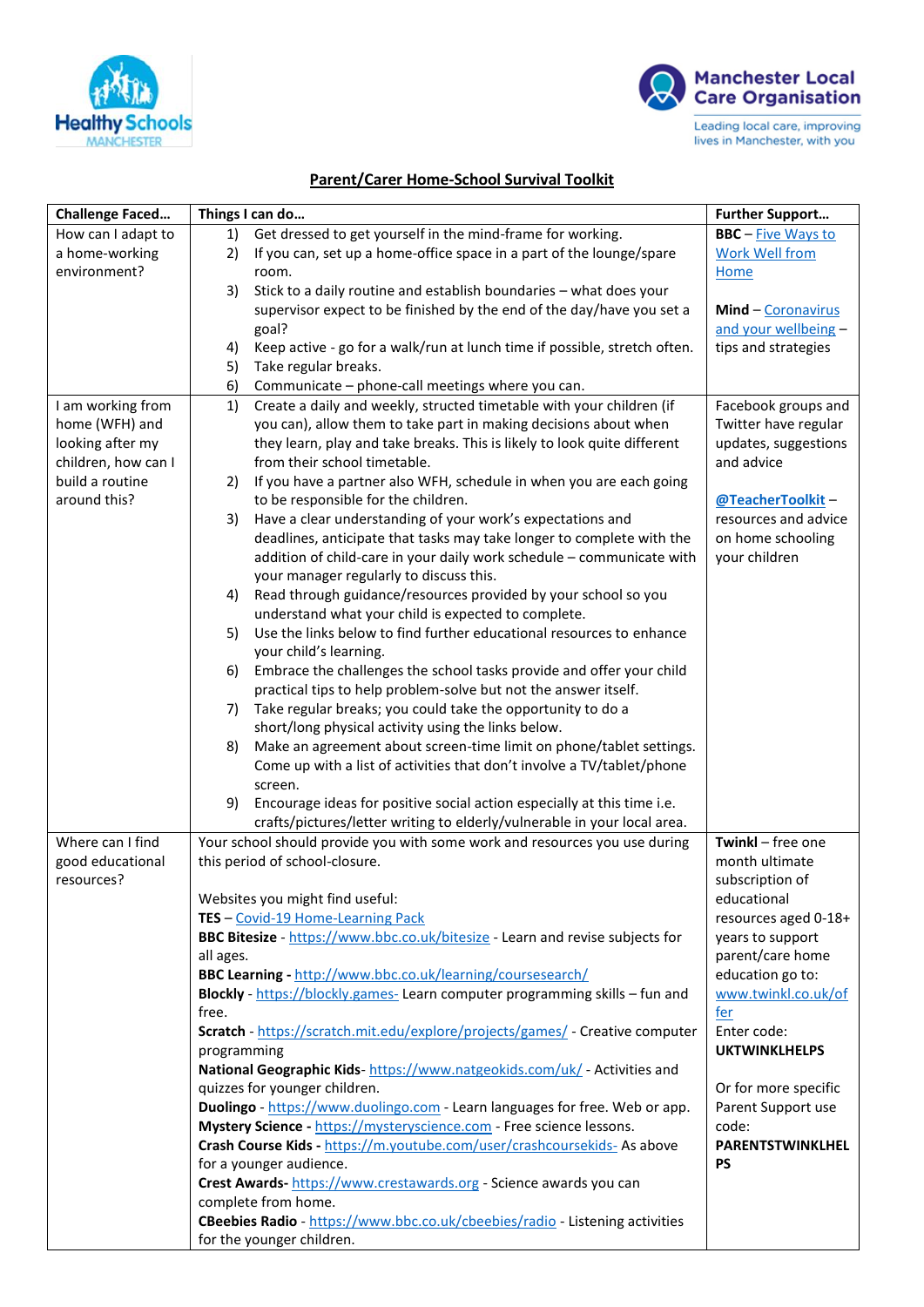



Leading local care, improving lives in Manchester, with you

| <b>Challenge Faced</b>                                            | Things I can do                                                                                                                                                                                                                                                                                                                                                                                                                                                                                                                                                                                                                                                                                                                                                                                                                                                                                                                                                                                            | <b>Further Support</b>                                                                                                                                                                                                                                                                                                                                                                                            |
|-------------------------------------------------------------------|------------------------------------------------------------------------------------------------------------------------------------------------------------------------------------------------------------------------------------------------------------------------------------------------------------------------------------------------------------------------------------------------------------------------------------------------------------------------------------------------------------------------------------------------------------------------------------------------------------------------------------------------------------------------------------------------------------------------------------------------------------------------------------------------------------------------------------------------------------------------------------------------------------------------------------------------------------------------------------------------------------|-------------------------------------------------------------------------------------------------------------------------------------------------------------------------------------------------------------------------------------------------------------------------------------------------------------------------------------------------------------------------------------------------------------------|
|                                                                   | <b>Nature Detectives-</b><br>https://naturedetectives.woodlandtrust.org.uk/naturedetectives/<br>A lot of these can be done in a garden, or if you can get to a remote forest<br>location!<br>British Council - https://www.britishcouncil.org/school-resources/find<br>Resources for English language learning<br>Oxford Owl for Home - https://www.oxfordowl.co.uk/for-home/<br>Lots of free resources for Primary age<br>Big History Project - https://www.bighistoryproject.com/home<br>Aimed at Secondary age. Multi disciplinary activities.<br>Geography Games - https://world-geography-games.com/world.html<br>Geography gaming!<br><b>DK Find Out</b><br>https://www.dkfindout.com/uk/?fbclid=IwAR2wJdpSJSeITf4do6aPhff8A3tAktn<br>mpaxqZbkgudD49l71ep8-sjXmrac                                                                                                                                                                                                                                   | <b>Leeds City Council</b><br><b>School Wellbeing</b><br><b>Service</b><br>https://www.school<br>wellbeing.co.uk/logi<br>$\underline{n}$<br>(This is a free<br>resource but you will<br>need to register on<br>their website)                                                                                                                                                                                      |
| How can I talk to<br>my children about<br>coronavirus?            | Take stock of yourself and how you are feeling<br>1)<br>2)<br>Be clear and use simple language<br>3)<br>Be reassuring<br>If you are not confident, use aides such as Newsround, to help you to<br>4)<br>pitch the right tone<br>Remind them of how they can help themselves and others by keeping<br>5)<br>clean and hand washing regularly<br>Newsround - Handwashing video                                                                                                                                                                                                                                                                                                                                                                                                                                                                                                                                                                                                                               | <b>WHO</b> - Guidance for<br>talking to children<br>about coronavirus<br><b>BBC News-How</b><br>parents should talk<br>about coronavirus to<br>their children<br>Place2Be-<br><b>Answering Children's</b><br><b>Questions about</b><br>coronavirus<br>Newsround Clip-<br>Coronavirus: Why it<br>might not be as scary<br>as it sounds<br>Newsround Clip-<br><b>Coronavirus: Your</b><br><b>Questions answered</b> |
| What creative<br>activities can I do<br>with younger<br>children? | 13 Crafts for Kids to Make with 3 Supplies or Less - Care.com<br>Painted rocks - Collect rocks for your children to paint. Look for small<br>1)<br>to medium rocks measuring between two to four inches in diameter.<br>You could make a ladybird, giant eyeball, cat or abstract rainbow!<br>Rolled paper beads - Paper, glue and glitter are all your children need<br>2)<br>to create rolled paper beads that they can use to make decorative<br>bracelets and necklaces.<br>Pine cone bird feeder - If your children love to watch birds, turn your<br>3)<br>backyard into a bird haven by making these simple pine cone bird<br>feeders with only a few materials.<br>4) Paper tube rain stick - Instead of tossing all of those paper towel<br>tubes into the recycling bin, take a tip from the crafty blog Happiness<br>is Homemade by turning them into rain sticks that your kid can use to<br>make beautiful music.<br>Paper bag flower tiara - Create a super easy and inexpensive paper<br>5) | <b>The Artful Parent-</b><br>https://artfulparent.<br>com/<br><b>Red Ted Art -</b><br>https://www.redted<br>$art.com -$<br>Toy Theater -<br>https://toytheater.co<br>m/<br>50 Activities for<br>Young Children to do<br>While you Work at                                                                                                                                                                         |
|                                                                   | bag tiara using a standard paper grocery bag and faux flowers.                                                                                                                                                                                                                                                                                                                                                                                                                                                                                                                                                                                                                                                                                                                                                                                                                                                                                                                                             | <b>Home</b>                                                                                                                                                                                                                                                                                                                                                                                                       |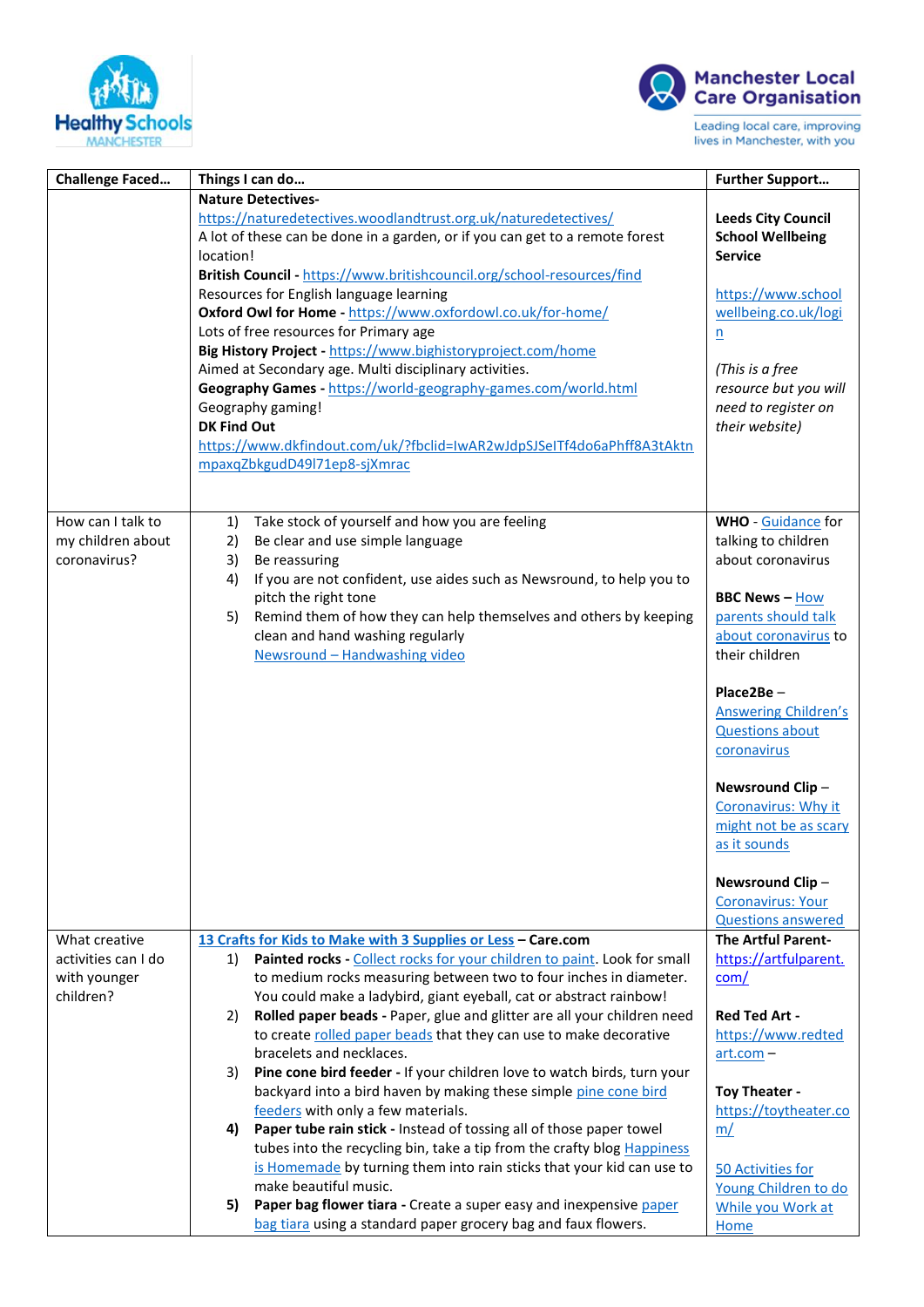



Leading local care, improving<br>lives in Manchester, with you

| <b>Challenge Faced</b>                 | Things I can do                                                                                                                                         | <b>Further Support</b>                 |
|----------------------------------------|---------------------------------------------------------------------------------------------------------------------------------------------------------|----------------------------------------|
|                                        | 6)<br><b>Cupcake flowers - Laughing Kids Learn suggests using paper holders</b>                                                                         |                                        |
|                                        | by creating decorative cupcake flowers.                                                                                                                 | Pinterest - Keeping                    |
|                                        | Glove monsters - If your children love monsters, make a few gnarly<br>7)                                                                                | <b>Kids Busy</b>                       |
|                                        | creatures out of old gloves and pieces of felt fabric, just like those                                                                                  |                                        |
|                                        | inspired by the craft-lovers blog Craftaholics Anonymous.                                                                                               |                                        |
|                                        | I Spy jar - Make an I Spy jar like one found on Shabby Chicks out of a<br>8)                                                                            |                                        |
|                                        | recycled glass jar, some dried rice and odds and ends from your child's                                                                                 |                                        |
|                                        | bedroom.                                                                                                                                                |                                        |
| How can I help my<br>child keep active | Take regular breaks throughout the day, pick one of the following activities so<br>children can burn off some energy.                                   | The Body Coach TV -<br>Monday - Friday |
| and/or burn off                        |                                                                                                                                                         | 9am - Live Stream 30                   |
| energy throughout                      | YouTube videos free to access:                                                                                                                          | minute PE lesson for                   |
| the day?                               | <b>Cosmic Kids Yoga</b>                                                                                                                                 | Primary and                            |
|                                        | <b>Just Dance</b>                                                                                                                                       | Secondary school                       |
|                                        | Joe Wicks Classroom Workouts                                                                                                                            |                                        |
|                                        | Disney Wake Up Shake Up                                                                                                                                 |                                        |
|                                        | <b>BBC Supermovers</b>                                                                                                                                  |                                        |
|                                        | GoNoodle                                                                                                                                                |                                        |
|                                        |                                                                                                                                                         |                                        |
|                                        | <b>Activities In the Garden</b>                                                                                                                         |                                        |
|                                        | Personal Best - challenge themselves with an activity to get better every time                                                                          |                                        |
|                                        | and record! I.e. skipping/star jumps/keepy ups.                                                                                                         |                                        |
|                                        | Circuit Training - set out 5-10 exercises / obstacle course i.e. star jumps in left<br>corner, shuttle runs down the middle, for a mini assault course! |                                        |
| How can I look                         | Planning and preparing to stay indoors:                                                                                                                 | Mind - Coronavirus                     |
| after my own                           | Eat well and stay hydrated.<br>✓                                                                                                                        | and your wellbeing -                   |
| mental health?                         | Keep taking your medication if you take any and plan for how you will<br>✓                                                                              | tips and strategies                    |
|                                        | access this going forward.                                                                                                                              |                                        |
|                                        | If you are spending more time at home than usual you may find it<br>✓                                                                                   | Young Minds-                           |
|                                        | helpful to keep it clean and tidy; it is a common way to be at peace                                                                                    | <b>Parents Survival</b>                |
|                                        | with your surroundings.                                                                                                                                 | Guide - Information                    |
|                                        | ✓<br>Cleaning the house, doing your laundry and cleaning yourself is an                                                                                 | on how to support                      |
|                                        | important way to stop germs spreading and can help make you feel                                                                                        | your own mental                        |
|                                        | settled and comfortable.                                                                                                                                | health and your                        |
|                                        |                                                                                                                                                         | child's mental                         |
|                                        | Looking after your mental health:<br>✓                                                                                                                  | health.                                |
|                                        | Decide on your adjusted daily routine.                                                                                                                  |                                        |
|                                        | $\checkmark$ Find ways to relax and be creative.<br>$\checkmark$ Take care with news and information – if it makes you anxious limit                    | Young Minds-                           |
|                                        | the amount of news you receive.                                                                                                                         | Parents Helpline -                     |
|                                        | See further advice from Mind - Coronavirus and your wellbeing                                                                                           | advice and tips on a                   |
|                                        |                                                                                                                                                         | range of topics                        |
|                                        | <b>NHS - Five Ways to Wellbeing</b>                                                                                                                     | chosen by parents,                     |
|                                        | Connect with other people<br>1)                                                                                                                         | for parents.                           |
|                                        | Facetime/Skype/games online, check in with friends by calling them -                                                                                    |                                        |
|                                        | not just messaging.                                                                                                                                     |                                        |
|                                        | 2) Be physically active                                                                                                                                 |                                        |
|                                        | If you can't get out to run/walk there are lots of YouTube exercise                                                                                     |                                        |
|                                        | sessions! Try The Body Coach or Yoga with Adriene                                                                                                       |                                        |
|                                        | Learn new skills<br>3)                                                                                                                                  |                                        |
|                                        | Keep your mind stimulated - learn a new language with Duolingo or                                                                                       |                                        |
|                                        | try your hand at gardening or growing in your house!                                                                                                    |                                        |
|                                        | Give to others<br>4)<br>Particularly important to stay giving right now - think about actions                                                           |                                        |
|                                        | you could do for vulnerable people in your area - create something                                                                                      |                                        |
|                                        |                                                                                                                                                         |                                        |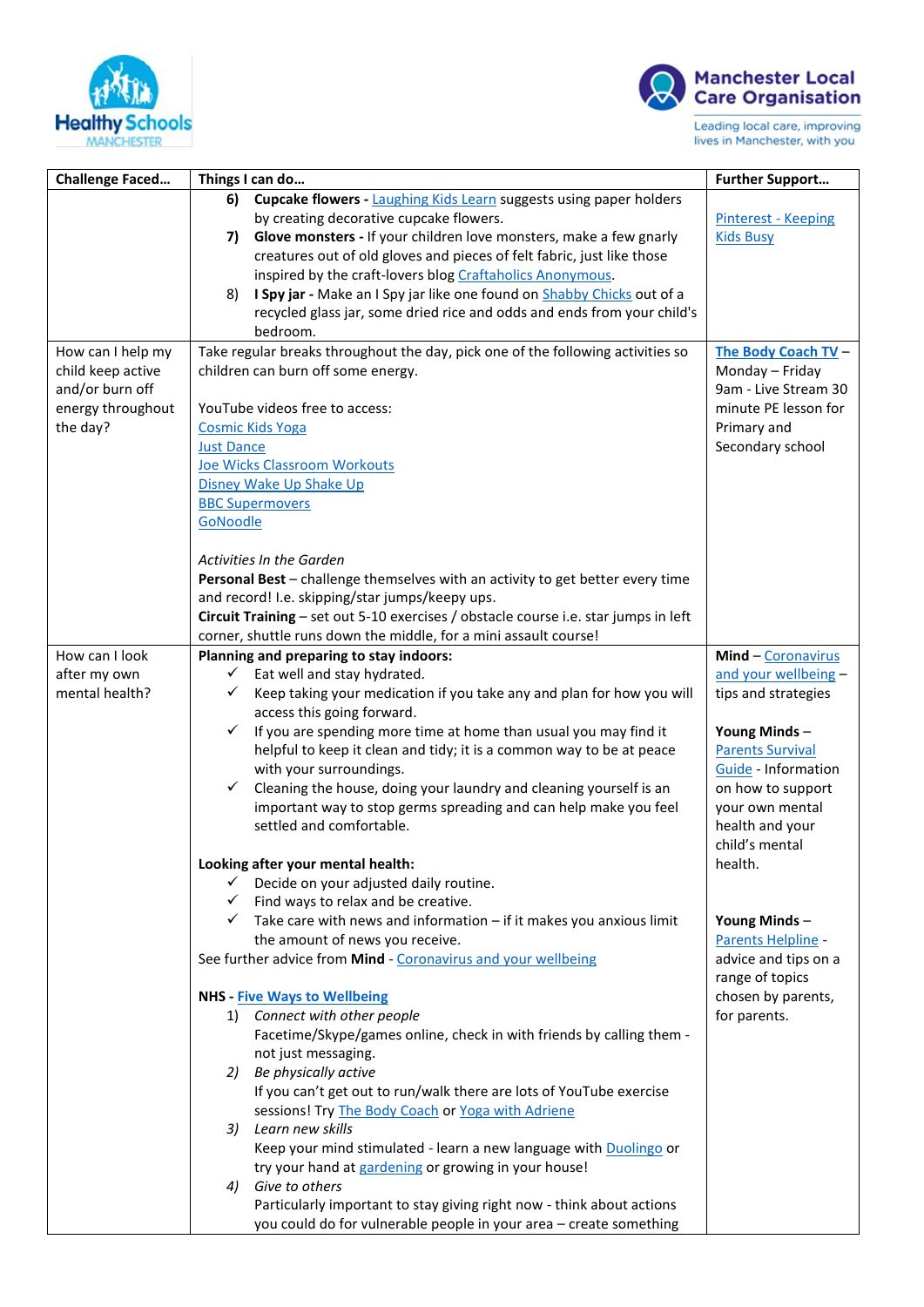



Leading local care, improving<br>lives in Manchester, with you

| <b>Challenge Faced</b>                                            | Things I can do                                                                                                                                                                                                                                                                                                                                                                                                                                                                                                                                                                                                                                                                                                                                                                                                                                                                                                                                                                                                                                                                                                                                                                                                                                                                                                                                                                                                                                            | <b>Further Support</b>                                                                                                                                                                                                                                                                                                                                                                                                                                            |
|-------------------------------------------------------------------|------------------------------------------------------------------------------------------------------------------------------------------------------------------------------------------------------------------------------------------------------------------------------------------------------------------------------------------------------------------------------------------------------------------------------------------------------------------------------------------------------------------------------------------------------------------------------------------------------------------------------------------------------------------------------------------------------------------------------------------------------------------------------------------------------------------------------------------------------------------------------------------------------------------------------------------------------------------------------------------------------------------------------------------------------------------------------------------------------------------------------------------------------------------------------------------------------------------------------------------------------------------------------------------------------------------------------------------------------------------------------------------------------------------------------------------------------------|-------------------------------------------------------------------------------------------------------------------------------------------------------------------------------------------------------------------------------------------------------------------------------------------------------------------------------------------------------------------------------------------------------------------------------------------------------------------|
|                                                                   | with your children for an elderly neighbour / offer to do help out with<br>their shopping.<br>5)<br>Pay attention to the present moment<br>Practice mindfulness with the Headspace App<br>Live in Manchester City Council? Sign up to Manchester Libraries, download                                                                                                                                                                                                                                                                                                                                                                                                                                                                                                                                                                                                                                                                                                                                                                                                                                                                                                                                                                                                                                                                                                                                                                                       |                                                                                                                                                                                                                                                                                                                                                                                                                                                                   |
|                                                                   | the Borrowbox app and download books and audiobooks on to your                                                                                                                                                                                                                                                                                                                                                                                                                                                                                                                                                                                                                                                                                                                                                                                                                                                                                                                                                                                                                                                                                                                                                                                                                                                                                                                                                                                             |                                                                                                                                                                                                                                                                                                                                                                                                                                                                   |
| How can I look<br>after my children's<br>health and<br>wellbeing? | phone/tablet all for free!<br>Cosmic Kids Yoga - Yoga and Mindfulness using words, play, stories.<br>GoNoodle - lots of videos to get children active.<br>RHS School Gardening website has lots of ideas for simple gardening activities<br>that families can try at home - Little Garden Watering Can and Tools M&S £3.<br>NHS Healthy Eating for Teens webpage has hints and tips for eating well on a<br>budget along with some delicious and nutritious recipes to try.<br>BBC Good Food website is full of recipes suitable for all different abilities and<br>budgets and there are loads of healthy options to choose from.<br>Change4Life website has a wealth of ideas to support children and families<br>including; 10 minute fitness games, simple recipes and healthy lifestyles<br>advice, all presented in a family friendly way.<br>The National Trust are working hard to keep open their gardens, parks and<br>open spaces and many places have been opened up for free with free parking<br>during this time.<br>Free online tours of the best art galleries in the world Google Arts & Culture<br>teamed up with over 500 museums and galleries around the world to bring<br>anyone and everyone virtual tours and online exhibits of some of the most<br>famous museums around the world.<br>The Trussle Trust is a nationwide network of food banks that together provide<br>emergency food and support to people locked in poverty. | Anna Freud NCCF -<br><b>Supporting young</b><br>people's Mental<br><b>Health during</b><br><b>Periods of Disruption</b><br>- advice for young<br>people,<br>parents/carers and<br>educators.<br><b>Manchester Healthy</b><br>Schools - Talking to<br><b>My Child About</b><br><b>Mental Health</b><br>$Kooth - a free online$<br>counselling platform<br>where young people<br>aged 11 upwards can<br>access professional<br>support with their<br>mental health. |
| What information,                                                 | Carers UK - Coronavirus Guidance                                                                                                                                                                                                                                                                                                                                                                                                                                                                                                                                                                                                                                                                                                                                                                                                                                                                                                                                                                                                                                                                                                                                                                                                                                                                                                                                                                                                                           |                                                                                                                                                                                                                                                                                                                                                                                                                                                                   |
| guidance and                                                      | <b>WellChild - COVID-19 Information For Parents And Carers</b>                                                                                                                                                                                                                                                                                                                                                                                                                                                                                                                                                                                                                                                                                                                                                                                                                                                                                                                                                                                                                                                                                                                                                                                                                                                                                                                                                                                             |                                                                                                                                                                                                                                                                                                                                                                                                                                                                   |
| support is there for<br>families with                             | Mencap - Easy Read Coronavirus Guidance<br>Dealing with COVID-19: Resources for Special Educators, Therapists & Families                                                                                                                                                                                                                                                                                                                                                                                                                                                                                                                                                                                                                                                                                                                                                                                                                                                                                                                                                                                                                                                                                                                                                                                                                                                                                                                                   |                                                                                                                                                                                                                                                                                                                                                                                                                                                                   |
| children with                                                     |                                                                                                                                                                                                                                                                                                                                                                                                                                                                                                                                                                                                                                                                                                                                                                                                                                                                                                                                                                                                                                                                                                                                                                                                                                                                                                                                                                                                                                                            |                                                                                                                                                                                                                                                                                                                                                                                                                                                                   |
| SEND?                                                             | These links were taken from https://www.schoolwellbeing.co.uk/login and was<br>created by the School Wellbeing Service at Leeds City Council.                                                                                                                                                                                                                                                                                                                                                                                                                                                                                                                                                                                                                                                                                                                                                                                                                                                                                                                                                                                                                                                                                                                                                                                                                                                                                                              |                                                                                                                                                                                                                                                                                                                                                                                                                                                                   |
| How can I keep my<br>children safe at<br>home?                    | Here are some simple reminders about keeping your home safe for your<br>children:<br>$\checkmark$<br>Keep hot cups of tea up and away from young children (a hot drink<br>can scald up to 15 mins after being poured).                                                                                                                                                                                                                                                                                                                                                                                                                                                                                                                                                                                                                                                                                                                                                                                                                                                                                                                                                                                                                                                                                                                                                                                                                                     | <b>Keeping your child</b><br>safe online while<br>they are off school:                                                                                                                                                                                                                                                                                                                                                                                            |
|                                                                   | Do not drink hot drinks with a baby on your lap or pass hot drinks over<br>$\checkmark$                                                                                                                                                                                                                                                                                                                                                                                                                                                                                                                                                                                                                                                                                                                                                                                                                                                                                                                                                                                                                                                                                                                                                                                                                                                                                                                                                                    | Thinkuknow-                                                                                                                                                                                                                                                                                                                                                                                                                                                       |
|                                                                   | them.<br>Put fire guards around heating appliances such as irons, hair<br>$\checkmark$                                                                                                                                                                                                                                                                                                                                                                                                                                                                                                                                                                                                                                                                                                                                                                                                                                                                                                                                                                                                                                                                                                                                                                                                                                                                                                                                                                     | <b>Parent Helpsheet for</b><br><b>Primary Children</b>                                                                                                                                                                                                                                                                                                                                                                                                            |
|                                                                   | straighteners and radiators as they can cause deep burns.                                                                                                                                                                                                                                                                                                                                                                                                                                                                                                                                                                                                                                                                                                                                                                                                                                                                                                                                                                                                                                                                                                                                                                                                                                                                                                                                                                                                  |                                                                                                                                                                                                                                                                                                                                                                                                                                                                   |
|                                                                   | Make sure pan handles are pointing away from the side of the hob.<br>$\checkmark$                                                                                                                                                                                                                                                                                                                                                                                                                                                                                                                                                                                                                                                                                                                                                                                                                                                                                                                                                                                                                                                                                                                                                                                                                                                                                                                                                                          | Thinkuknow-                                                                                                                                                                                                                                                                                                                                                                                                                                                       |
|                                                                   | Move kettles out of reach.<br>$\checkmark$                                                                                                                                                                                                                                                                                                                                                                                                                                                                                                                                                                                                                                                                                                                                                                                                                                                                                                                                                                                                                                                                                                                                                                                                                                                                                                                                                                                                                 | <b>Parent Helpsheet for</b>                                                                                                                                                                                                                                                                                                                                                                                                                                       |
|                                                                   | Keep matches and lighters out of reach.<br>$\checkmark$<br>Don't leave children unsupervised near water (baths, buckets,<br>✓                                                                                                                                                                                                                                                                                                                                                                                                                                                                                                                                                                                                                                                                                                                                                                                                                                                                                                                                                                                                                                                                                                                                                                                                                                                                                                                              | <b>Secondary Children</b>                                                                                                                                                                                                                                                                                                                                                                                                                                         |
|                                                                   | paddling pools, bowls) as children can drown in less than 5 cm of                                                                                                                                                                                                                                                                                                                                                                                                                                                                                                                                                                                                                                                                                                                                                                                                                                                                                                                                                                                                                                                                                                                                                                                                                                                                                                                                                                                          | Thinkuknow-                                                                                                                                                                                                                                                                                                                                                                                                                                                       |
|                                                                   | water.                                                                                                                                                                                                                                                                                                                                                                                                                                                                                                                                                                                                                                                                                                                                                                                                                                                                                                                                                                                                                                                                                                                                                                                                                                                                                                                                                                                                                                                     | <b>Parent Homepage</b>                                                                                                                                                                                                                                                                                                                                                                                                                                            |
|                                                                   | Household chemicals and medicines can poison so they need to be<br>✓<br>kept in high or locked cupboard.                                                                                                                                                                                                                                                                                                                                                                                                                                                                                                                                                                                                                                                                                                                                                                                                                                                                                                                                                                                                                                                                                                                                                                                                                                                                                                                                                   |                                                                                                                                                                                                                                                                                                                                                                                                                                                                   |